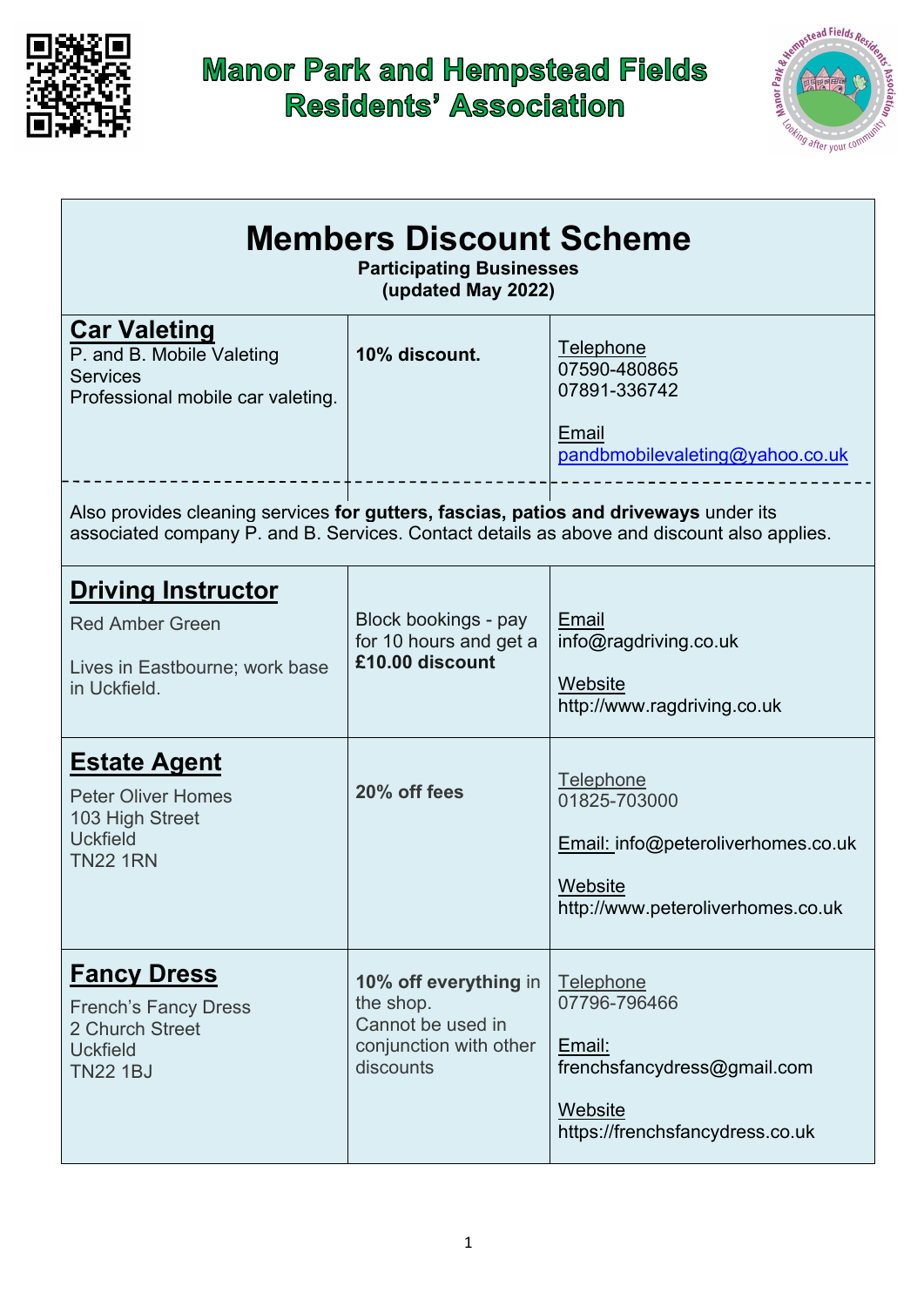| <b>Financial Adviser</b><br>Nicholas Holdcroft DipPFS, EFA<br><b>Horlock Holdcroft Financial</b><br><b>Consultants Ltd</b><br>Kennet House,<br>Office Village, River Way<br><b>Uckfield</b><br><b>TN22 1SL</b> | Life or Health<br>assurances - 10%<br>discount off initial<br>commission.<br>Investment or<br>Pension advice -<br>10% discount off<br>standard fees.                                                                                                                | Telephone<br>01825-766130<br>07962-600239<br>Website<br>http://horlockholdcroft.co.uk<br>Authorised & regulated by the<br><b>Financial Conduct Authority.</b> |
|----------------------------------------------------------------------------------------------------------------------------------------------------------------------------------------------------------------|---------------------------------------------------------------------------------------------------------------------------------------------------------------------------------------------------------------------------------------------------------------------|---------------------------------------------------------------------------------------------------------------------------------------------------------------|
| <b>Fitness</b><br><b>Anytime Fitness Uckfield</b><br>Suite 4, Bell Walk<br><b>Uckfield</b><br><b>TN22 5DQ</b>                                                                                                  | Monthly membership<br>charge (12-month<br>contract) is reduced<br>to £36.90 per<br>calendar month,<br>instead of £40.99.<br>For a full year's<br>membership, paid in<br>full in advance,<br>£369.00 instead of<br>£409.99 (equates to<br>just £30.75 per<br>month). | Telephone<br>01825-212247<br>Email:<br>uckfield@anytimefitness.co.uk<br>Website<br>https://www.anytimefitness.co.uk                                           |
| <u>Hairdressing</u><br><b>Style Perfection</b><br><b>Mobile Hairdressing</b><br><b>Uckfield</b>                                                                                                                | 15% off a colour and/<br>or a cut & blow dry<br>plus 10% off all other<br>first appointments.                                                                                                                                                                       | Telephone<br>07876-828857<br>Email<br>styleperfection@hotmail.com                                                                                             |
| <u>Jewellers</u><br>George Moss<br>140 High Street<br><b>Uckfield</b><br><b>TN22 1QR</b>                                                                                                                       | 10% off sales<br>(excluding pre-owned<br>and special orders).                                                                                                                                                                                                       | Telephone<br>01825-764004<br>Website<br>http://www.georgemossjewellers.com                                                                                    |
| <b>Off Licence</b><br><b>Noble Wines</b><br>244 High Street<br><b>Uckfield</b><br><b>TN22 1RE</b>                                                                                                              | 10% off wine<br>excluding current<br>offers                                                                                                                                                                                                                         | Telephone<br>01825-760680<br>Email<br>cml2223@hotmail.com                                                                                                     |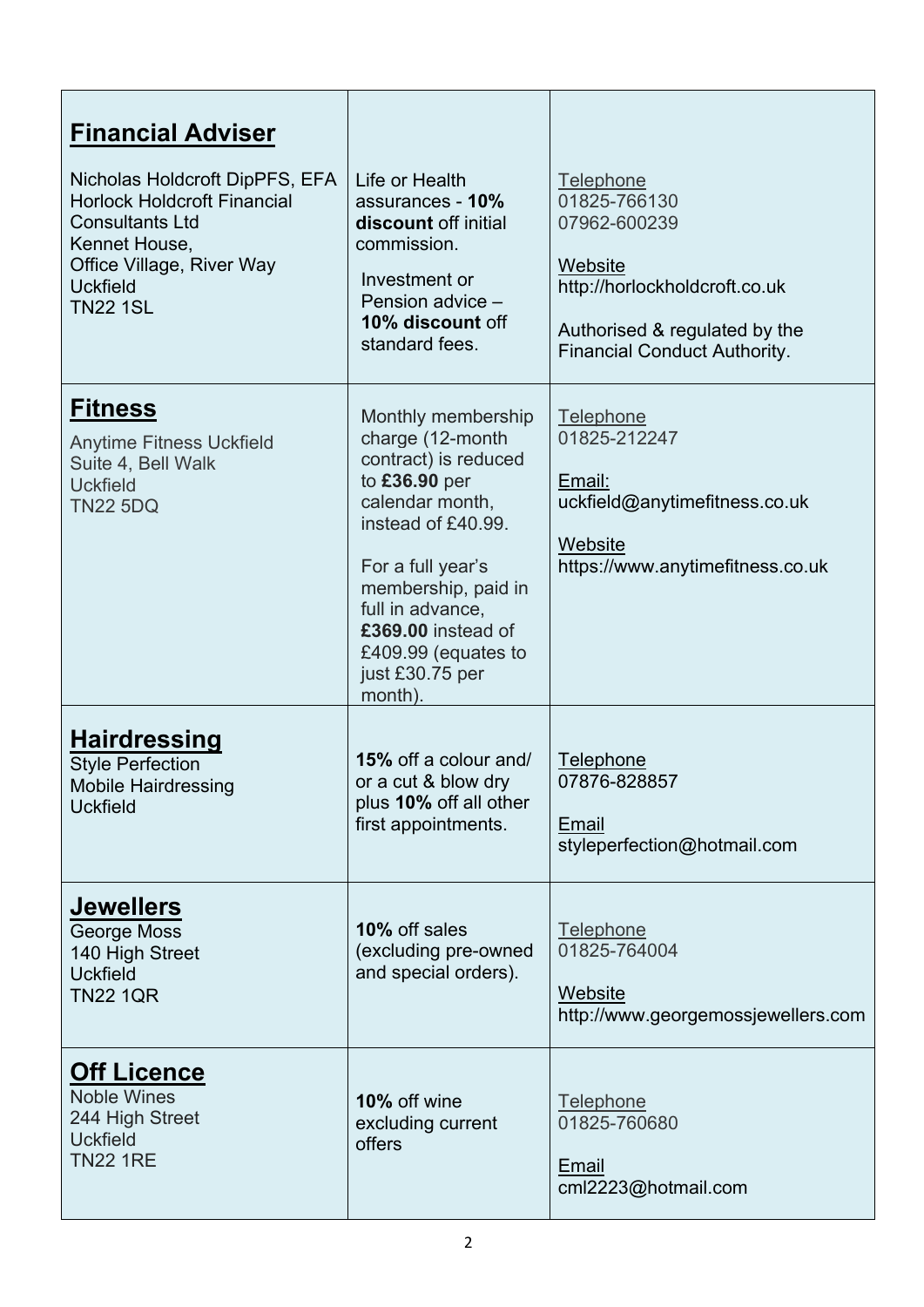| <u>Optician</u><br><b>Barracloughs</b><br>53 High Street<br><b>Uckfield</b><br><b>TN22 1AP</b>                                              | Up to 10% discount                                             | Telephone<br>01825-769800<br>Email<br>uckfield@barracloughs.net<br>Website<br>http://www.barracloughs.net                  |
|---------------------------------------------------------------------------------------------------------------------------------------------|----------------------------------------------------------------|----------------------------------------------------------------------------------------------------------------------------|
| <b>Proofreading</b><br>Julia Brown<br><b>Uckfield</b>                                                                                       | Special rate for<br>students<br>10% discount for<br>businesses | Telephone<br>07538-650880<br>Email<br>collyerbrown@hotmail.com<br>Website<br>http://www.plainenglishproofreading.<br>co.uk |
| <b>Shoe Repairs</b><br>Footcraft<br>150 High Street<br>Uckfield,<br><b>TN22 1AU</b>                                                         | 10% off sales and<br>repairs                                   | Telephone<br>01825-766993                                                                                                  |
| <b>Solicitors</b><br><b>Dawson Hart</b><br>9 Church Street<br><b>Uckfield</b><br><b>TN22 1BH</b>                                            | 5% discount, not in<br>conjunction with other<br>offers        | <b>Telephone</b><br>01825-762281<br>Website<br>http://www.dawson-hart.co.uk                                                |
| <b>Tools and Fixings</b><br>The Stores Dept. (Uckfield) Ltd.<br>8 The Enterprise Centre<br>Bell Lane,<br><b>Uckfield</b><br><b>TN22 1QL</b> | 15% off most sales $-$<br>tools and fixings                    | Telephone<br>01825-744115<br>Website<br>http://www.the-stores-dept.co.uk                                                   |
| <b>Water Sports</b><br>Now based in Leicester but<br>happy to arrange courses in<br>Uckfield if sufficient participants.                    | <b>10% off all courses</b>                                     | <b>Telephone</b><br>07224-412161<br>Websites<br>http://www.scuba2000.org.uk<br>http://www.freediving2000.org.uk            |